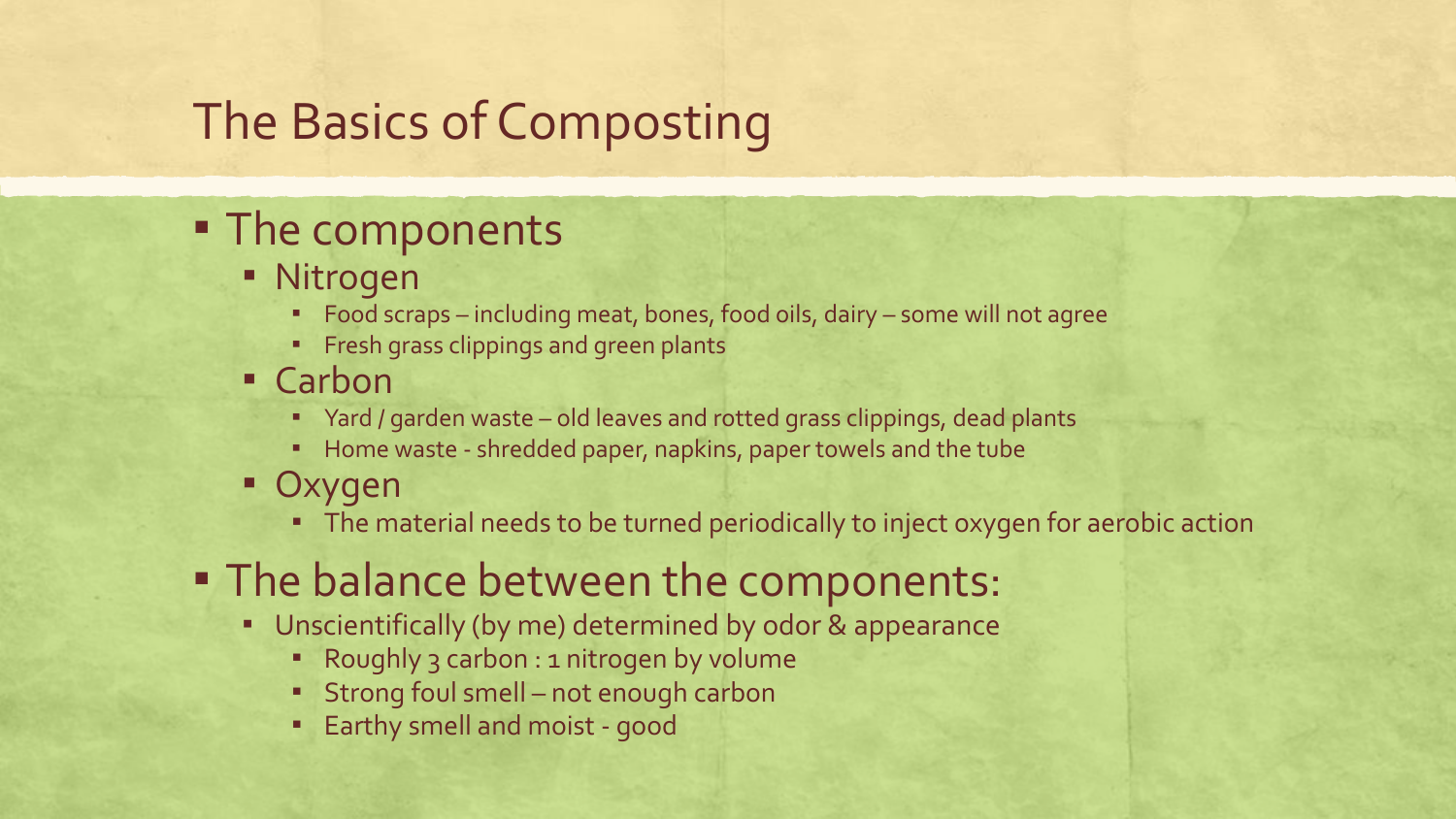## The Process

- Food waste and carbon material is added together and turned for about four weeks
	- **Carbon is periodically added to maintain the balance**
- **EXTER 1** After about four weeks the tumbler is "set" (no additions) and allowed to "work" for two or more weeks – seasonal temps
	- **During that time food waste is stored in sealed pails outside**
- Completed compost is unloaded, piled and covered by a tarp and ready for use
- **A new batch is then started with the stored food scraps**